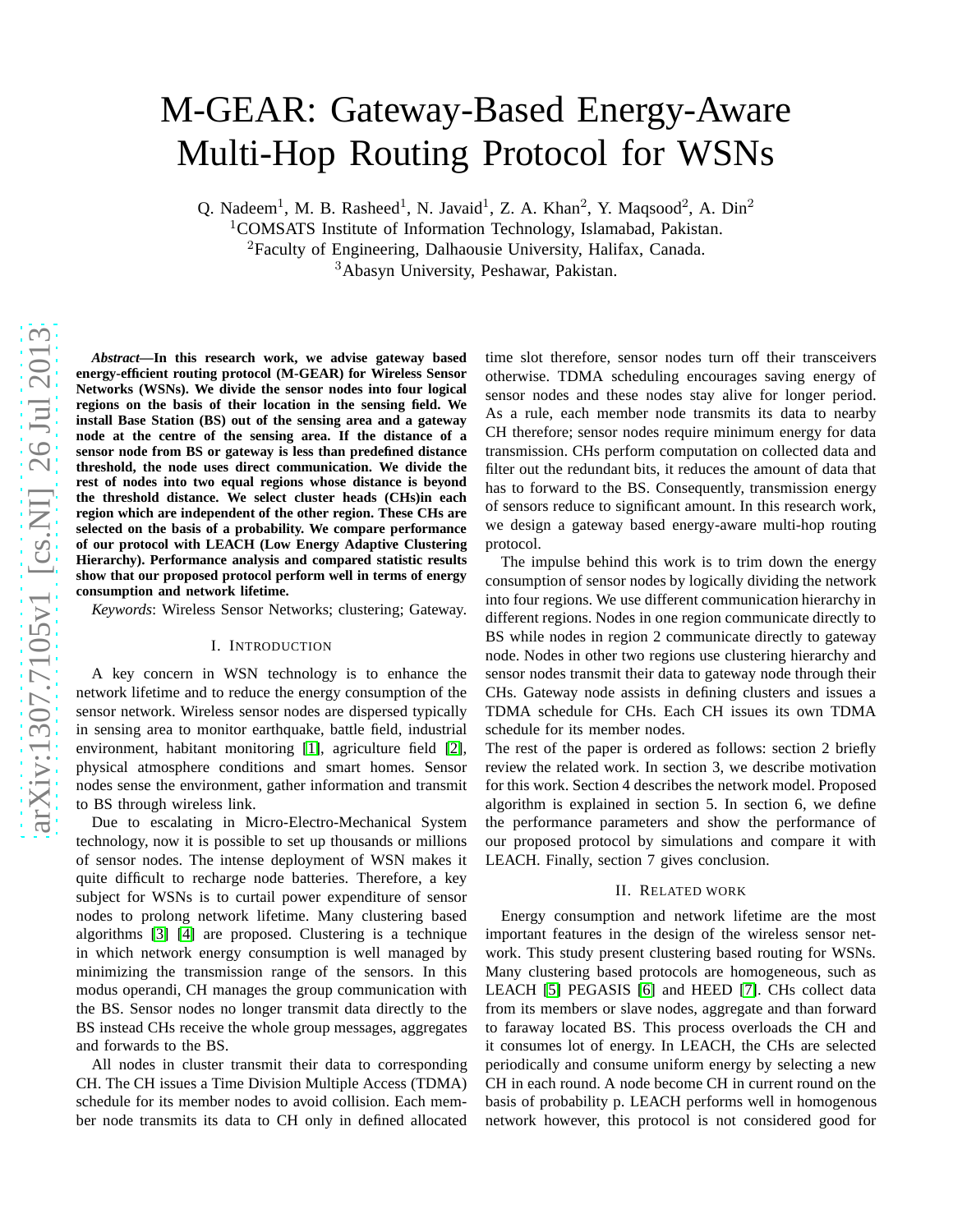heterogeneous networks as shown in [\[8\]](#page-4-7).

In [\[9\]](#page-4-8) author presented another clustering protocol(TL-LEACH). This protocol describes two level clustering scheme which performs well in terms of minimum energy consumption of network. There are two levels of CHs, level one CHs and level two CHs. Level one CHs connect with their corresponding member sensor nodes. CHs at second level create clusters from CHs of level one. TL-LEACH scheme is potentially more dispense therefore; the load of the network on the sensors is well shared which results in long lived sensor network.

In PEGASIS [\[6\]](#page-4-5) nodes form a chain to transfer data from source to sink. In chain formation process each node connect with next node. The chain formation process require global knowledge of sensor nodes, hence, it is very difficult to implement this topology.

Another clustering based protocol is HEED in which CHs are selected on the base of a probability. The probability of a node to become CH is related to the residual energy of the node. In HEED, it is possible that the nodes with minimum residual energy acquire larger probability to become CH.

A PEGASIS based mobile sink scheme is proposed in [\[10\]](#page-4-9). The sink moves along its trajectory and stays for a sojourn time at sojourn location to guarantee complete data collection. A similar sink mobile based technique is proposed in [\[11\]](#page-4-10).

SEP protocol is designed for heterogeneous nodes. Nodes in SEP are heterogenous in terms of their initial energy, called normal nodes and advance nodes. The probability to become CH depends on the initial energy of the node. Performance of SEP in multi level Heterogeneous networks is not good.

An Energy Efficient Unequal Clustering (EEUC) protocol is presented which tries to balance the energy consumption of the network. EEUC divide the network field into unequal clusters. In EEUC, there are some nodes in network that are not associated with any cluster, therefore, they are isolated inside the network.

On adaptive energy-efficient scheme for transmission (EAST) is proposed in [\[12\]](#page-4-11). This scheme use open-looping feedback process for temperature-aware link quality estimation, whereas closed-loop feedback process divides network into three logical regions to minimize overhead of control packets. In [\[13\]](#page-5-0) Quadrature-LEACH (Q-LEACH) for homogenous networks is proposed. This scheme maximize the throughput, lifetime of network and stability period of the network.

Latif et al. [\[14\]](#page-5-1) presented Divide-and-Rule (DR) scheme. DR technique used for static clustering also for the selection of CH. This scheme avoids probabilistic selection of CH instead it elects fixed number of CH. Away Cluster Head (ACH) prtocol for WSN is proposed in [\[15\]](#page-5-2). This protocol efficiently maximize the stability period and throughput. J. Kulik et al. [\[16\]](#page-5-3) proposed sensor Protocols for Information Via Negotiation (SPIN). In SPIN, a node advertise its sensed data to its neighbors about the kind of the data it sensed. An interested neighboring node will send a request for a copy of data to originating node. In this way, the entire nodes in

the network acquire this data. The drawback of this approach is that, there is no guarantee of data delivery to each node in the network because if the node is interested in data from distant source node then data will not deliver to interested node. This protocol is not suited for applications where reliable data delivery priority is on top.

A hybrid protocol Hybrid Energy Efficient Reactive Protocol for WSN is proposed in [\[17\]](#page-5-4). In this protocol, CH is selected based on the residual energy of node and average energy of network.

# III. MOTIVATION

Due to the fact that clustering protocols consume less energy, these protocols for WSNs have gained extensive acceptance in many applications. Many state of the art WSN protocols exploit cluster based scheme at manifold levels to minimize energy expenditures. CH in most cluster based protocols is selected on the base of probability. It is not obvious that CHs are distributed uniformly throughout the sensor field. Therefore, it is quite possible that the selected CHs concentrate in one region of the network. Hence, a number of nodes will not get any CHs in their environs. Similarly some protocols used unequal clustering and try to use recourses proficiently.

Multiple level clustering hierarchy has following major drawbacks.

- In multiple level schemes, one CH forward data to other CH which relays data to BS. If relay CH is faraway, than it is necessary for forwarder CH to transmit data with high power.
- In clustering protocols, a member node decides itself whether to become CH or not. It is possible that some distant nodes are selected as CHs. Therefore, these nodes consume lot of energy to forward data to BS. Hence, these nodes will die early

In this article, our goal is to design a gateway based energy aware multi-hop routing protocol. This approach meets the following points.

- Network is divided into regions and aid of gateway node reduces the average transmission distance. Hence, it saves network energy and prolong network lifetime.
- CH selection in each region is independent of other regions so, there is definitely a CH exist in each region.

# IV. NETWORK MODEL

In this article, we assume  $S$  sensors which are deployed randomly in a field to monitor environment. We represent the *i-th* sensor by  $s_i$  and consequent sensor node set  $S = s_1$ ,  $s_2, \ldots, s_n$ . We assume the network model shown in fig 1.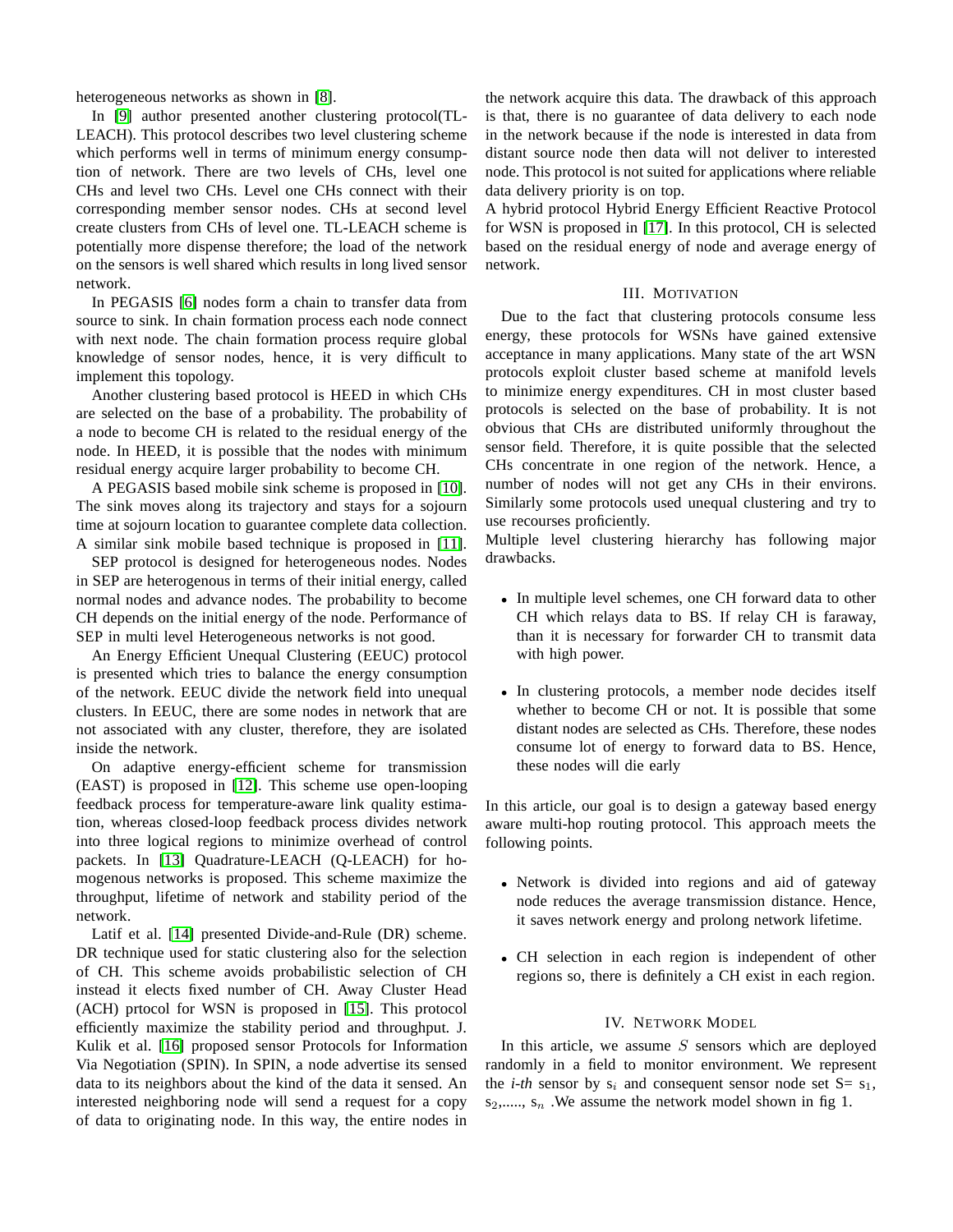

Fig. 1: Network Model

- We deploy the BS faraway from the sensing field. Sensor nodes and the BS are stationary after deployment.
- A gateway node is deployed in the same network field at the centre of the network.
- Gateway node is stationary after deployment and rechargeable.
- We use homogeneous sensor nodes with same computational and sensing capabilities.
- Each sensor node is assigned with a distinctive identifier (ID).

We use first order radio model as used in [\[5\]](#page-4-4) and [\[18\]](#page-5-5). This model represents the energy dissipation of sensor nodes for transmitting, receiving and aggregating data. The transmitter dissipates more energy then receiver as it requires more energy for the transmitter electronics and amplifier. On the other hand, in receiver, only electronic circuit dissipate energy, as shown in fig 2.



Fig. 2: Radio Model

The energy required to transmit a data packet of  $k$  bits to a distance  $d$  and to receive a data packet of  $k$  bits, is given as:

$$
E_{Tx}(k,d) = E_{Tx-elec}(k) + E_{Tx-amp}(k,d)
$$
  
\n
$$
E_{Tx}(k,d) = E_{elec} \times k + E_{amp} \times k \times d^2
$$
 (1)

$$
E_{Rx}(k) = E_{Rx-elec}(k)E_{Rx}(k) = E_{elec} \times k
$$

$$
E_{Rx}(k) = E_{elec} \times k
$$
 (2)

# V. THE M-GEAR PROTOCOL

In this section, we present detail of our proposed protocol. Sensor nodes have too much sensed data for BS to process. Therefore, an automatic method of combining or Aggregating the data into a small set of momentous information is required [\[19\]](#page-5-6) [\[20\]](#page-5-7). The process of data aggregation also termed as data fusion. In order to improve network lifetime and throughput, we deploy a gateway node at the centre of the network field. Function of gateway node is to collect data from CHs and from nodes near gateway, aggregation and sending to BS. Our results ensure that network lifetime and energy consumption improved with the expense of adding gateway node. We add rechargeable gateway node because it is on ground fact that the recharging of gateway node is much cheaper than the price of sensor node.

# *A. Initial Phase*

In M-GEAR, we use homogenous sensor nodes that are dispersed randomly in network area. The BS broadcast a HELLO packet. In response, the sensor nodes forward their location to BS. The BS calculates the distance of each node and save all information of the sensor nodes into the node data table. The node data table consists of distinctive node ID, residual energy of node, location of node and its distance to the BS and gateway node.

## *B. Setup Phase*

In this section, we divide the network field into logical regions based on the location of the node in the network. BS divide the nodes into four different logical regions. Nodes in region-one use direct communication and transmit their data directly to BS as the distance of these nodes from BS is very short. Similarly nodes near gateway form region-two and send their data directly to gateway which aggregates data and forward to BS. These two regions are referred to as non clustered regions. All the nodes away from the gateway node and BS are divided into two equal half regions. We call them clustered regions. Sensor nodes in each clustered region organize themselves into small groups known as clusters.

# *C. CH Selection*

Initially BS divides the network into regions. CHs are elected in each region separately. Let  $r_i$  represent the number of rounds to be a CH for the node  $S_i$ . Each node elect itself as a CH once every  $r_i = 1/p$  rounds. At the start of first round all nodes in both regions has equal energy level and has equal chance to become CH. After that CH is selected on the basis of the remaining energy of sensor node and with a probability p alike LEACH. in each round, it is required to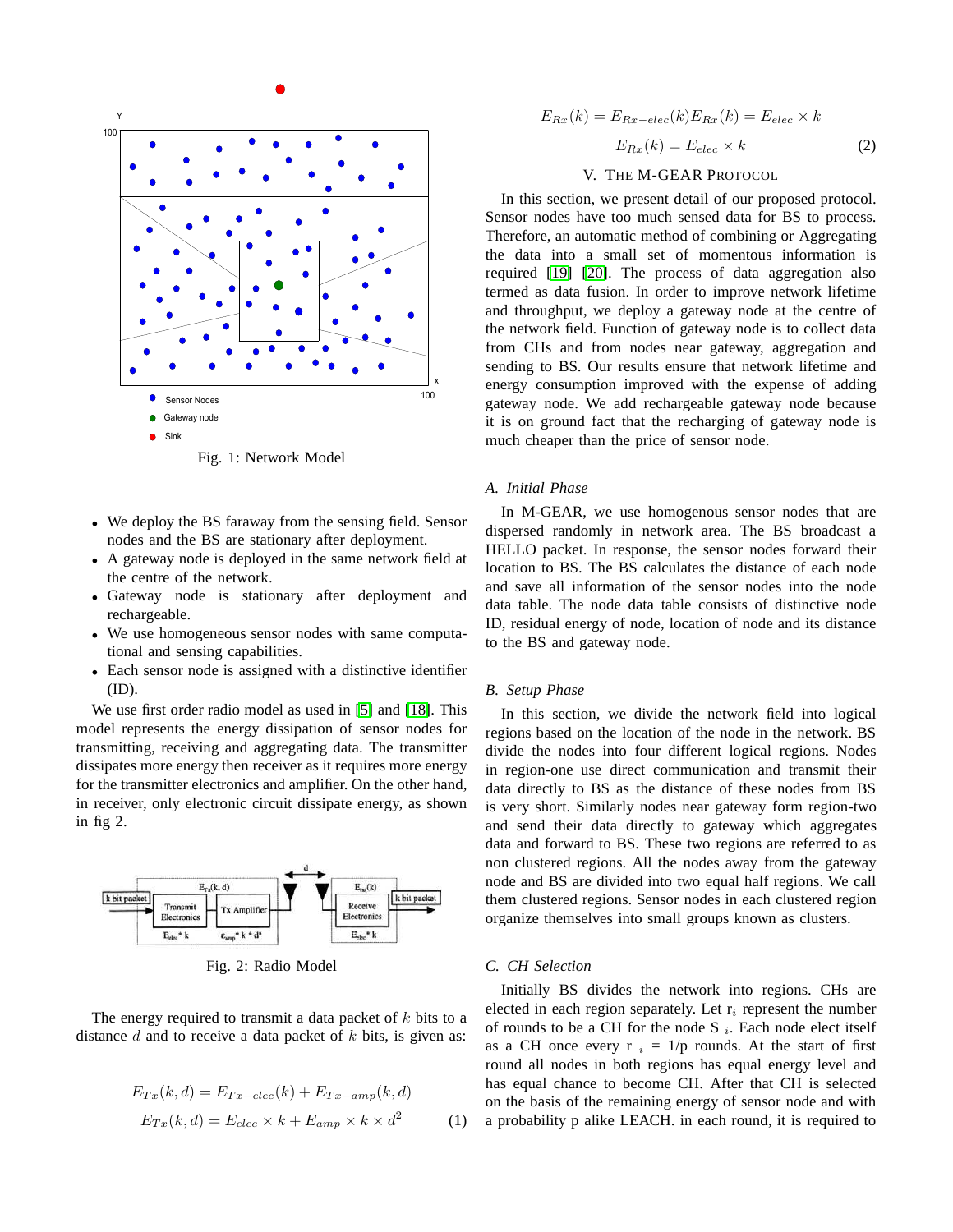have n x p CHs. A node can become CH only once in an epoch and the nodes not elected as CH in the current round feel right to the set C. The probability of a node to (belongs to set C) elect as CH increases in each round. It is required to uphold balanced number of CHs. At the start of each round, a node  $S_i$  belongs to set C autonomously choose a random number between 0 to 1. If the generated random number for node  $S_i$  is less than a predefined threshold  $T(s)$  value then the node becomes CH in the current round.

The threshold value can be found as:

$$
T(S) = \begin{cases} \frac{p}{1 - p \times (r \mod(1/p))} & \text{if } s \in C \\ 0 & \text{otherwise} \end{cases}
$$
 (3)

where  $P =$  the desired percentage of CHs and  $r =$  the current round, C = set of nodes not elected as CH in current round. After electing CHs in each region, CHs inform their role to neighbor nodes. CHs broadcast a control packet using a CSMA MAC protocol. Upon received control packet from CH, each node transmits acknowledge packet. Node who find nearest CH, becomes member of that CH.

# *D. Scheduling*

When all the sensor nodes are structured into clusters, each CH creates TDMA based time slots for its member nodes. All the associated nodes transmit their sensed data to CH in its own scheduled time slot. Otherwise nodes switch to idle mode. Nodes turn on their transmitters at time of transmission. Hence, energy dissipation of individual sensor node decreases.

# *E. Steady-State Phase*

In steady state phase, all sensor nodes transmit their sensed data to CH. The CH collects data from member nodes, aggregates and forwards to gateway node. Gateway node receives data from CHs, aggregates and forwards to BS.

## VI. PERFORMANCE EVALUATION

We assess the performance of our proposed protocol and compare it with existing protocol in WSN, known as LEACH.

# *A. Simulation Setting*

In order to appraise the performance of our proposed protocol, we simulated our protocol using MATLAB. We consider a wireless sensor network with 100 nodes distributed randomly in 100m X 100m field. A gateway node is deployed at the centre of the sensing field. The BS is located faraway from the sensing field. Both gateway node and BS are stationary after deployment. We consider packet size of 4000 bits. We compare our protocol with LEACH protocol. To assess performance of our protocol with LEACH, we ignore the effects caused by signal collision and interference in the wireless channel. Table 1 presents the radio parameters.

### *B. Performance Parameters*

In this subsection, we present performance metrics. In this work, we evaluated three performance parameters given below.

*1) Network lifetime:* It is the time interval from the start of the network operation till the last node die.

*2) Throughput:* To evaluate the performance of throughput, the numbers of packets received by BS are compared with the number of packets sent by the nodes in each round.

*3) Residual Energy:* The residual battery energy of network is considered in order to analyze the energy consumption of nodes in each round. Residual energy ensures graceful degradation of network life.

### *C. Simulation Results and Analysis*

In this subsection, we show the simulation results. We run extensive simulations and compare our results with LEACH. Next subsections give detail of each metric.

*1) Network Lifetime:* In fig 3, we show the results of the network lifetime. Nodes are considered dead after consuming 0.5 joule energy. M-GEAR protocol obtains the longest network lifetime. This is because the energy consumption is well distributed among nodes. Network is divided into logical regions and two of them are further sub divided into clusters. M-GEAR topology balance energy consumption among sensor nodes. On the other hand, in LEACH, nodes die quickly as stability period of network ends. It is not evident that predestined CHs in LEACH are distributed uniformly throughout the network field. Therefore, there is a possibility that the selected CHs will be concentrated in one region of the network. Hence, some nodes will not have any CHs in their environs. Fig 3 shows interval plot of network lifetime with 99% confidence interval. we note that, the results of M-GEAR protocol are statically different and perform well.



Fig. 3: Interval plot- Analysis of network lifetime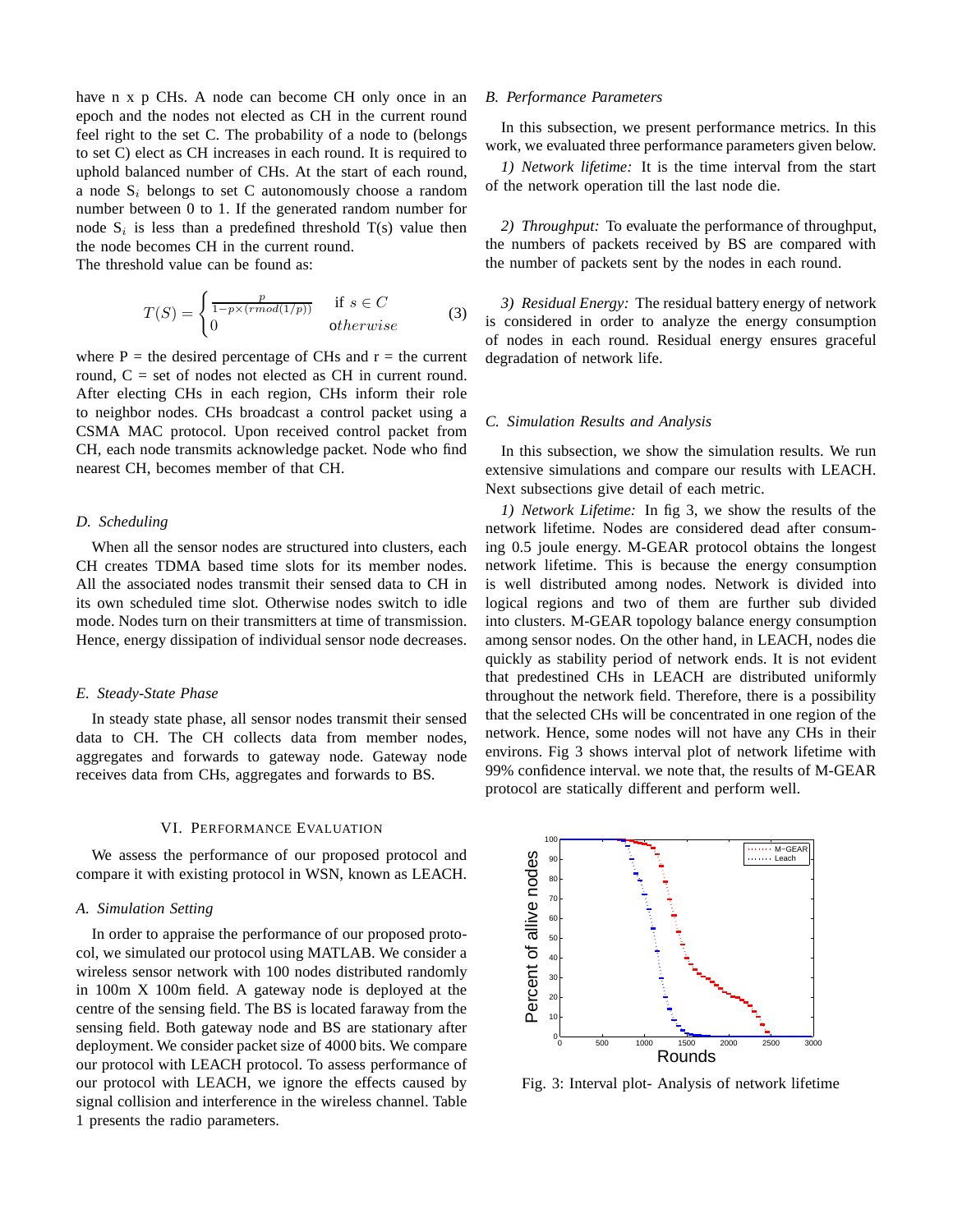*2) Throughput:* Average packets sent to BS are assessed through extensive simulations. Simulation results of M-GEAR protocol illustrate increased throughput. Interval plots of M-GEAR and LEACH in fig 4 clearly depicts performance of both protocols. To calculate throughput, we assume that CHs can communicate freely with gateway node. Simulation results show an increase throughput of 5 times then LEACH. Sensor nodes near gateway send their data directly to gateway; similarly nodes near BS transmit data directly to BS. Sensor nodes in both regions consume less transmission energy therefore, nodes stay alive for longer period. More alive nodes contribute to transmit more packets to BS.



Fig. 4: Interval plot- Analysis of Throughput

*3) Residual Energy:* Fig 5 shows average residual energy of network per round. We assume that a node has 0.5 joule energy. The total energy of 100 node network is 50 joule. M-GEAR protocol yields minimum energy consumption than LEACH. Fig 5 clearly depicts that our protocol outperforms LEACH routing protocol in terms of energy consumption per round. Deployment of gateway node at the centre and high probability of CHs in all regions ensures minimum energy consumption.



Fig. 5: Interval plot- Analysis of remaining energy

| <b>Parameter</b> | Value                         |
|------------------|-------------------------------|
| $E_{\Omega}$     | 0.5i                          |
| Eelec            | 5nJ/bit                       |
| Efs              | 10pJ/bit/m2                   |
| Emp              | $\overline{0.0013}$ pJ/bit/m4 |
| Eda              | $5pJ$ bit                     |
| Message size     | $\overline{4000}$ bits        |

TABLE I: Network parameter

#### VII. CONCLUSION AND FUTURE WORK

We describe an energy-efficient multi-hop routing protocol using gateway node to minimize energy consumption of sensor network. In this work, we divide the network into logical regions. Each region use different communication hierarchy. Two regions use direct communication topology and two regions are further sub-divided into clusters and use multi-hop communication hierarchy. Each node in a region elects itself as a CH independent of other region. This technique encourges better distribution of CHs in the network. Simulation results shows that our proposed protocol performs well compared to LEACH. In this work, we study the three performance metrics: Network lifetime , Residual energy and throughput. In future, we will study ETX link metrics and we will implement this metric in our scheme as implemented and demonstrated in [\[21\]](#page-5-8) [\[22\]](#page-5-9) [\[23\]](#page-5-10).

#### **REFERENCES**

- <span id="page-4-0"></span>[1] Mainwaring, Alan, *et al*. "Wireless sensor networks for habitat monitoring." Proceedings of the 1st ACM international workshop on Wireless sensor networks and applications. ACM, 2002.
- <span id="page-4-1"></span>[2] Burrell, Jenna, Tim Brooke, and Richard Beckwith. "Vineyard computing: Sensor networks in agricultural production." Pervasive Computing, IEEE 3.1 (2004): 38-45.
- <span id="page-4-2"></span>[3] Ye, Mao, et al. "EECS: an energy efficient clustering scheme in wireless sensor networks." Performance, Computing, and Communications Conference, 2005. IPCCC 2005. 24th IEEE International. IEEE, 2005.
- <span id="page-4-3"></span>[4] Li, Chengfa, *et al*. "An energy-efficient unequal clustering mechanism for wireless sensor networks." Mobile Adhoc and Sensor Systems Conference, 2005. IEEE International Conference on. IEEE, 2005.
- <span id="page-4-4"></span>[5] Heinzelman, Wendi Rabiner, Anantha Chandrakasan, and Hari Balakrishnan. "Energy-efficient communication protocol for wireless microsensor networks." System Sciences, 2000. Proceedings of the 33rd Annual Hawaii International Conference on. IEEE, 2000.
- <span id="page-4-5"></span>[6] Lindsey, Stephanie, and Cauligi S. Raghavendra. "PEGASIS: Powerefficient gathering in sensor information systems." Aerospace conference proceedings, 2002. IEEE. Vol. 3. IEEE, 2002.
- <span id="page-4-6"></span>[7] Younis, Ossama, and Sonia Fahmy. "HEED: a hybrid, energy-efficient, distributed clustering approach for ad hoc sensor networks." Mobile Computing, IEEE Transactions on 3.4 (2004): 366-379.
- <span id="page-4-7"></span>[8] Smaragdakis, Georgios, Ibrahim Matta, and Azer Bestavros. "SEP: A stable election protocol for clustered heterogeneous wireless sensor networks". Boston University Computer Science Department, 2004.
- <span id="page-4-8"></span>[9] Loscri, V., G. Morabito, and S. Marano. "A two-levels hierarchy for low-energy adaptive clustering hierarchy (TL-LEACH)." IEEE Vehicular Technology Conference. Vol. 62. No. 3. IEEE; 1999, 2005.
- <span id="page-4-9"></span>[10] Jafri, Mohsin Raza, Nadeem Javaid, Akmal Javaid, and Zahoor Ali Khan. "Maximizing the Lifetime of Multi-Chain PEGASIS Using Sink Mobility." World Applied Sciences Journal 21, no. 9 (2013): 1283-1289.
- <span id="page-4-10"></span>[11] M. Akbar, N. Javaid, A. A. Khan, Z. A. Khan, U. Qasim, "On Modeling Geometric Joint Sink Mobility with Delay-tolerant Clusterless Wireless Sensor Networks", 4th IEEE Technically Co-Sponsored International Conference on Smart Communications in Network Technologies (SaCoNet'13) 2013, Paris, France.
- <span id="page-4-11"></span>[12] Tahir, M., *et al*. "On Adaptive Energy-Efficient Transmission in WSNs." International Journal of Distributed Sensor Networks 2013 (2013).